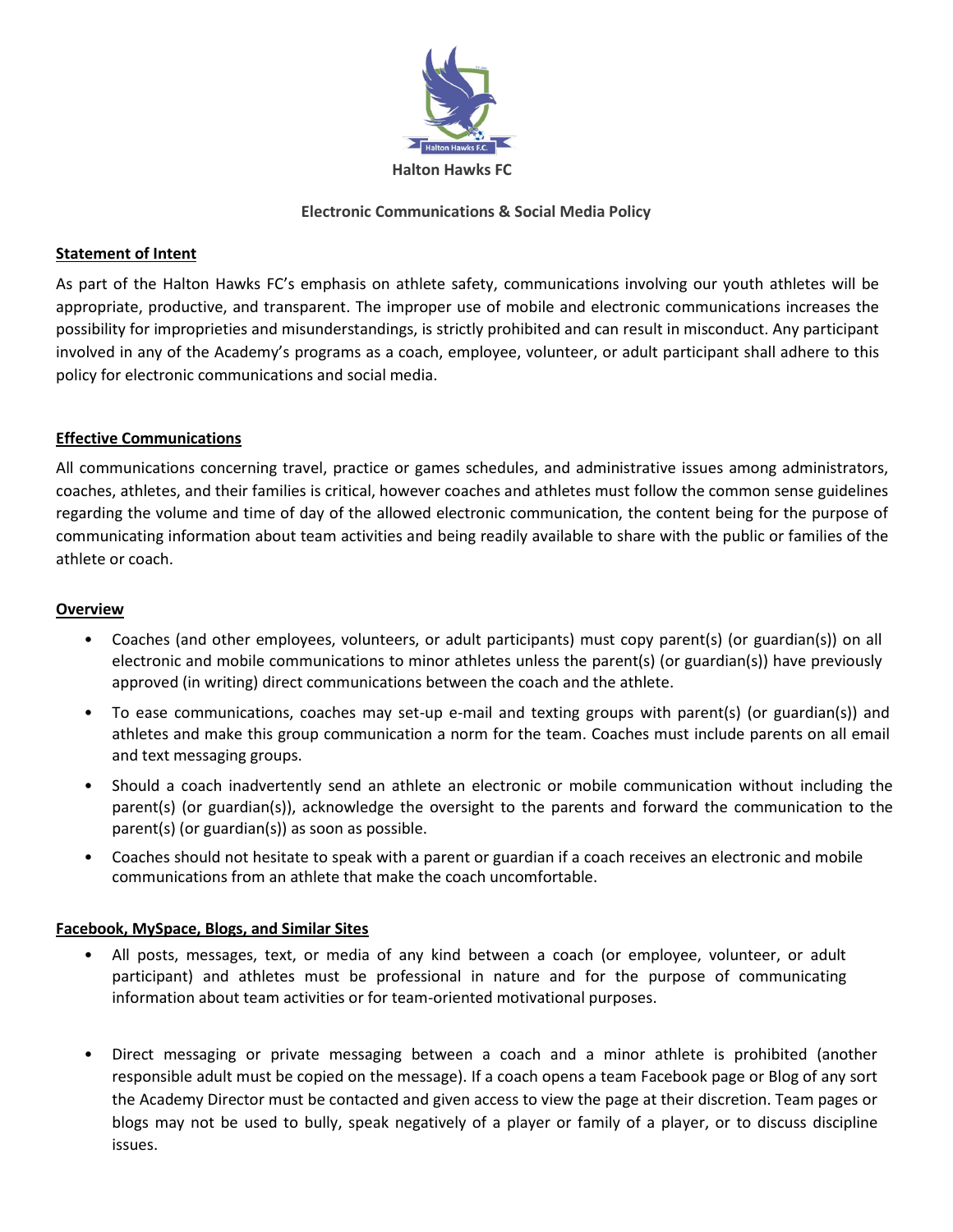#### **Twitter, SnapChat, Instant Messaging and Similar Media**

- All posts between a coach (or other employee, volunteer, or adult participant) and athletes must be for the purpose of communicating information about team activities.
- Direct messaging or private messaging between a coach and a minor athlete is prohibited (another responsible adult must be copied or the message).

## **Email and Similar Electronic Communications**

- Athletes and coaches may use email to communicate.
- All email content between coach and athletes must be professional in nature and for the purpose of communicating information about team activities.
- Emails from a coach to a minor athlete must include a copy to such athlete's parent(s) or guardian(s) unless the parent(s) (or guardian(s)) has previously approved in writing direct communications between the coach and athlete.

## **Texting and Similar Electronic Communications**

- Although discouraged, texting is allowed between coaches and athletes.
- All texts between coach and athletes must be professional and for the purpose of communicating information about team activities.
- Texting should not occur after 9pm unless in emergency situations.
- Text messages from a coach to a minor athlete must include a copy to such athlete's parent(s) (or guardian(s)) unless the parent(s) (or guardian(s)) has previously approved in writing direct communication between the coach and the athlete.

#### **Violations of Policy**

- Social media and electronic communications must not be used to commit abuse and misconduct (e.g,. emotional, sexual, bullying, harassment, and hazing).
- Such communications by coaches, employees, volunteers, adult participants, or athletes will not be tolerated and are strictly prohibited by Halton Hawks FC.
- Anyone who violates this Electronic Communications and Social Media Policy is subject to appropriate disciplinary action including but not limited to suspension, expulsion and/or referral to law enforcement authorities.
- Violations of this Policy should be reported to the Academy Director of Halton Hawks FC